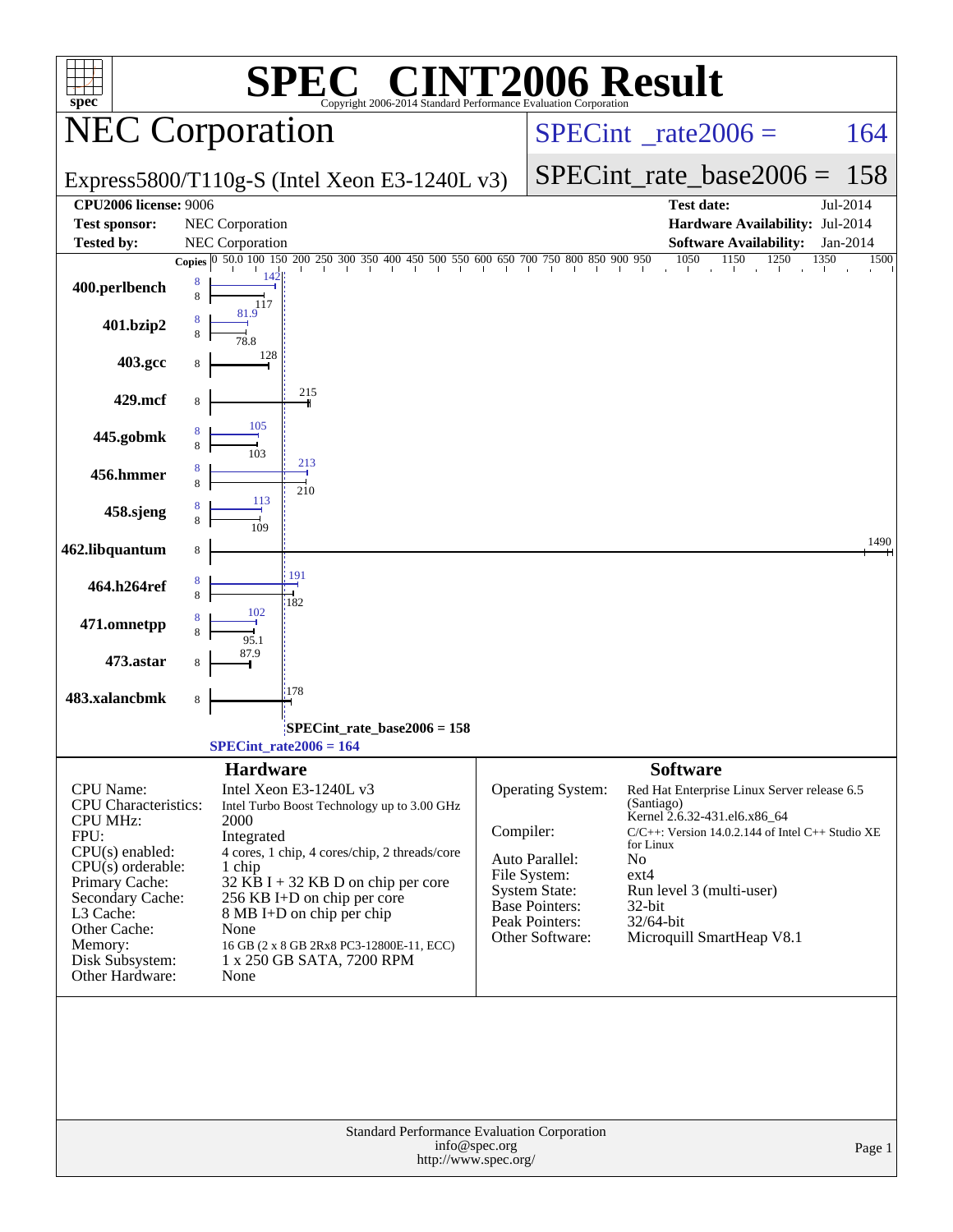

# **[SPEC CINT2006 Result](http://www.spec.org/auto/cpu2006/Docs/result-fields.html#SPECCINT2006Result)**

# NEC Corporation

SPECint rate $2006 = 164$ 

Express5800/T110g-S (Intel Xeon E3-1240L v3)

[SPECint\\_rate\\_base2006 =](http://www.spec.org/auto/cpu2006/Docs/result-fields.html#SPECintratebase2006) 158

**[CPU2006 license:](http://www.spec.org/auto/cpu2006/Docs/result-fields.html#CPU2006license)** 9006 **[Test date:](http://www.spec.org/auto/cpu2006/Docs/result-fields.html#Testdate)** Jul-2014 **[Test sponsor:](http://www.spec.org/auto/cpu2006/Docs/result-fields.html#Testsponsor)** NEC Corporation **[Hardware Availability:](http://www.spec.org/auto/cpu2006/Docs/result-fields.html#HardwareAvailability)** Jul-2014 **[Tested by:](http://www.spec.org/auto/cpu2006/Docs/result-fields.html#Testedby)** NEC Corporation **[Software Availability:](http://www.spec.org/auto/cpu2006/Docs/result-fields.html#SoftwareAvailability)** Jan-2014

#### **[Results Table](http://www.spec.org/auto/cpu2006/Docs/result-fields.html#ResultsTable)**

|                                                                                                          | <b>Base</b>   |                |       |                |       |                | <b>Peak</b> |               |                |              |                |              |                |              |
|----------------------------------------------------------------------------------------------------------|---------------|----------------|-------|----------------|-------|----------------|-------------|---------------|----------------|--------------|----------------|--------------|----------------|--------------|
| <b>Benchmark</b>                                                                                         | <b>Copies</b> | <b>Seconds</b> | Ratio | <b>Seconds</b> | Ratio | <b>Seconds</b> | Ratio       | <b>Copies</b> | <b>Seconds</b> | <b>Ratio</b> | <b>Seconds</b> | <b>Ratio</b> | <b>Seconds</b> | <b>Ratio</b> |
| 400.perlbench                                                                                            |               | 664            | 118   | 668            | 117   | 666            | 117         |               | 552            | 142          | 549            | 142          | 550            | 142          |
| 401.bzip2                                                                                                |               | 980            | 78.8  | 977            | 79.0  | 983            | 78.5        |               | 943            | 81.9         | 937            | 82.4         | 945            | 81.7         |
| $403.\text{gcc}$                                                                                         |               | 499            | 129   | 503            | 128   | 507            | 127         |               | 499            | 129          | 503            | 128          | 507            | 127          |
| $429$ .mcf                                                                                               |               | 332            | 220   | 339            | 215   | 342            | 214         |               | 332            | 220          | 339            | 215          | 342            | 214          |
| $445$ .gobmk                                                                                             |               | 815            | 103   | 813            | 103   | 821            | 102         |               | 801            | 105          | 798            | 105          | 802            | 105          |
| 456.hmmer                                                                                                |               | 355            | 210   | 356            | 210   | 356            | 210         |               | 349            | 214          | 351            | 213          | 354            | 211          |
| $458$ .sjeng                                                                                             |               | 892            | 109   | 889            | 109   | 888            | 109         |               | 857            | 113          | 860            | 113          | 858            | <b>113</b>   |
| 462.libquantum                                                                                           |               | 111            | 1500  | 115            | 1440  | 111            | 1490        |               | 111            | 1500         | 115            | 1440         | 111            | <b>1490</b>  |
| 464.h264ref                                                                                              |               | 970            | 182   | 973            | 182   | 974            | 182         |               | 926            | 191          | 924            | 192          | 926            | <b>191</b>   |
| 471.omnetpp                                                                                              |               | 527            | 94.9  | 523            | 95.7  | 526            | 95.1        |               | 488            | 102          | 492            | 102          | 497            | 101          |
| 473.astar                                                                                                |               | 636            | 88.3  | 639            | 87.9  | 658            | 85.3        | 8             | 636            | 88.3         | 639            | 87.9         | 658            | 85.3         |
| 483.xalancbmk                                                                                            |               | 311            | 177   | 310            | 178   | 310            | 178         |               | 311            | 177          | 310            | 178          | 310            | 178          |
| Results appear in the order in which they were run. Bold underlined text indicates a median measurement. |               |                |       |                |       |                |             |               |                |              |                |              |                |              |

#### **[Submit Notes](http://www.spec.org/auto/cpu2006/Docs/result-fields.html#SubmitNotes)**

 The numactl mechanism was used to bind copies to processors. The config file option 'submit' was used to generate numactl commands to bind each copy to a specific processor. For details, please see the config file.

#### **[Operating System Notes](http://www.spec.org/auto/cpu2006/Docs/result-fields.html#OperatingSystemNotes)**

Stack size set to unlimited using "ulimit -s unlimited"

#### **[Platform Notes](http://www.spec.org/auto/cpu2006/Docs/result-fields.html#PlatformNotes)**

 BIOS Settings: Energy Performance: Performance

#### **[General Notes](http://www.spec.org/auto/cpu2006/Docs/result-fields.html#GeneralNotes)**

Environment variables set by runspec before the start of the run: LD\_LIBRARY\_PATH = "/home/cpu2006/libs/32:/home/cpu2006/libs/64:/home/cpu2006/sh"

 Transparent Huge Pages enabled with: echo always > /sys/kernel/mm/redhat\_transparent\_hugepage/enabled Filesystem page cache cleared with: echo 1 > /proc/sys/vm/drop\_caches runspec command invoked through numactl i.e.: numactl --interleave=all runspec <etc>

> Standard Performance Evaluation Corporation [info@spec.org](mailto:info@spec.org) <http://www.spec.org/>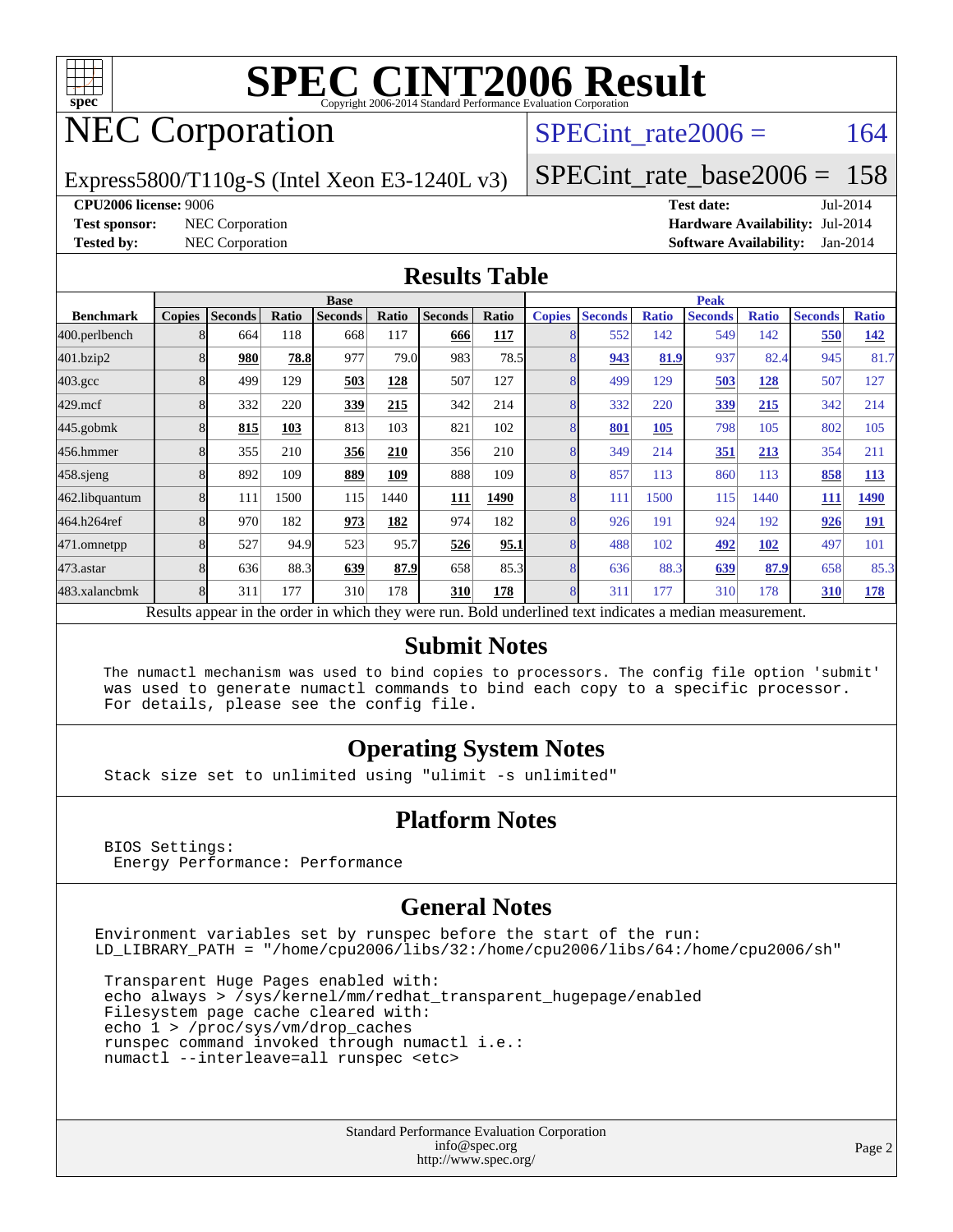

# **[SPEC CINT2006 Result](http://www.spec.org/auto/cpu2006/Docs/result-fields.html#SPECCINT2006Result)**

# NEC Corporation

SPECint rate $2006 = 164$ 

Express5800/T110g-S (Intel Xeon E3-1240L v3)

#### **[CPU2006 license:](http://www.spec.org/auto/cpu2006/Docs/result-fields.html#CPU2006license)** 9006 **[Test date:](http://www.spec.org/auto/cpu2006/Docs/result-fields.html#Testdate)** Jul-2014

**[Test sponsor:](http://www.spec.org/auto/cpu2006/Docs/result-fields.html#Testsponsor)** NEC Corporation **[Hardware Availability:](http://www.spec.org/auto/cpu2006/Docs/result-fields.html#HardwareAvailability)** Jul-2014

[SPECint\\_rate\\_base2006 =](http://www.spec.org/auto/cpu2006/Docs/result-fields.html#SPECintratebase2006) 158

**[Tested by:](http://www.spec.org/auto/cpu2006/Docs/result-fields.html#Testedby)** NEC Corporation **[Software Availability:](http://www.spec.org/auto/cpu2006/Docs/result-fields.html#SoftwareAvailability)** Jan-2014

## **[Base Compiler Invocation](http://www.spec.org/auto/cpu2006/Docs/result-fields.html#BaseCompilerInvocation)**

[C benchmarks](http://www.spec.org/auto/cpu2006/Docs/result-fields.html#Cbenchmarks): [icc -m32](http://www.spec.org/cpu2006/results/res2014q3/cpu2006-20140806-30795.flags.html#user_CCbase_intel_icc_5ff4a39e364c98233615fdd38438c6f2)

[C++ benchmarks:](http://www.spec.org/auto/cpu2006/Docs/result-fields.html#CXXbenchmarks) [icpc -m32](http://www.spec.org/cpu2006/results/res2014q3/cpu2006-20140806-30795.flags.html#user_CXXbase_intel_icpc_4e5a5ef1a53fd332b3c49e69c3330699)

### **[Base Portability Flags](http://www.spec.org/auto/cpu2006/Docs/result-fields.html#BasePortabilityFlags)**

 400.perlbench: [-DSPEC\\_CPU\\_LINUX\\_IA32](http://www.spec.org/cpu2006/results/res2014q3/cpu2006-20140806-30795.flags.html#b400.perlbench_baseCPORTABILITY_DSPEC_CPU_LINUX_IA32) 462.libquantum: [-DSPEC\\_CPU\\_LINUX](http://www.spec.org/cpu2006/results/res2014q3/cpu2006-20140806-30795.flags.html#b462.libquantum_baseCPORTABILITY_DSPEC_CPU_LINUX) 483.xalancbmk: [-DSPEC\\_CPU\\_LINUX](http://www.spec.org/cpu2006/results/res2014q3/cpu2006-20140806-30795.flags.html#b483.xalancbmk_baseCXXPORTABILITY_DSPEC_CPU_LINUX)

### **[Base Optimization Flags](http://www.spec.org/auto/cpu2006/Docs/result-fields.html#BaseOptimizationFlags)**

[C benchmarks](http://www.spec.org/auto/cpu2006/Docs/result-fields.html#Cbenchmarks):

[-xCORE-AVX2](http://www.spec.org/cpu2006/results/res2014q3/cpu2006-20140806-30795.flags.html#user_CCbase_f-xAVX2_5f5fc0cbe2c9f62c816d3e45806c70d7) [-ipo](http://www.spec.org/cpu2006/results/res2014q3/cpu2006-20140806-30795.flags.html#user_CCbase_f-ipo) [-O3](http://www.spec.org/cpu2006/results/res2014q3/cpu2006-20140806-30795.flags.html#user_CCbase_f-O3) [-no-prec-div](http://www.spec.org/cpu2006/results/res2014q3/cpu2006-20140806-30795.flags.html#user_CCbase_f-no-prec-div) [-opt-prefetch](http://www.spec.org/cpu2006/results/res2014q3/cpu2006-20140806-30795.flags.html#user_CCbase_f-opt-prefetch) [-opt-mem-layout-trans=3](http://www.spec.org/cpu2006/results/res2014q3/cpu2006-20140806-30795.flags.html#user_CCbase_f-opt-mem-layout-trans_a7b82ad4bd7abf52556d4961a2ae94d5)

[C++ benchmarks:](http://www.spec.org/auto/cpu2006/Docs/result-fields.html#CXXbenchmarks)

[-xCORE-AVX2](http://www.spec.org/cpu2006/results/res2014q3/cpu2006-20140806-30795.flags.html#user_CXXbase_f-xAVX2_5f5fc0cbe2c9f62c816d3e45806c70d7) [-ipo](http://www.spec.org/cpu2006/results/res2014q3/cpu2006-20140806-30795.flags.html#user_CXXbase_f-ipo) [-O3](http://www.spec.org/cpu2006/results/res2014q3/cpu2006-20140806-30795.flags.html#user_CXXbase_f-O3) [-no-prec-div](http://www.spec.org/cpu2006/results/res2014q3/cpu2006-20140806-30795.flags.html#user_CXXbase_f-no-prec-div) [-opt-prefetch](http://www.spec.org/cpu2006/results/res2014q3/cpu2006-20140806-30795.flags.html#user_CXXbase_f-opt-prefetch) [-opt-mem-layout-trans=3](http://www.spec.org/cpu2006/results/res2014q3/cpu2006-20140806-30795.flags.html#user_CXXbase_f-opt-mem-layout-trans_a7b82ad4bd7abf52556d4961a2ae94d5) [-Wl,-z,muldefs](http://www.spec.org/cpu2006/results/res2014q3/cpu2006-20140806-30795.flags.html#user_CXXbase_link_force_multiple1_74079c344b956b9658436fd1b6dd3a8a) [-L/sh -lsmartheap](http://www.spec.org/cpu2006/results/res2014q3/cpu2006-20140806-30795.flags.html#user_CXXbase_SmartHeap_32f6c82aa1ed9c52345d30cf6e4a0499)

### **[Base Other Flags](http://www.spec.org/auto/cpu2006/Docs/result-fields.html#BaseOtherFlags)**

[C benchmarks](http://www.spec.org/auto/cpu2006/Docs/result-fields.html#Cbenchmarks):

403.gcc: [-Dalloca=\\_alloca](http://www.spec.org/cpu2006/results/res2014q3/cpu2006-20140806-30795.flags.html#b403.gcc_baseEXTRA_CFLAGS_Dalloca_be3056838c12de2578596ca5467af7f3)

## **[Peak Compiler Invocation](http://www.spec.org/auto/cpu2006/Docs/result-fields.html#PeakCompilerInvocation)**

[C benchmarks \(except as noted below\)](http://www.spec.org/auto/cpu2006/Docs/result-fields.html#Cbenchmarksexceptasnotedbelow): [icc -m32](http://www.spec.org/cpu2006/results/res2014q3/cpu2006-20140806-30795.flags.html#user_CCpeak_intel_icc_5ff4a39e364c98233615fdd38438c6f2)

400.perlbench: [icc -m64](http://www.spec.org/cpu2006/results/res2014q3/cpu2006-20140806-30795.flags.html#user_peakCCLD400_perlbench_intel_icc_64bit_bda6cc9af1fdbb0edc3795bac97ada53)

401.bzip2: [icc -m64](http://www.spec.org/cpu2006/results/res2014q3/cpu2006-20140806-30795.flags.html#user_peakCCLD401_bzip2_intel_icc_64bit_bda6cc9af1fdbb0edc3795bac97ada53)

456.hmmer: [icc -m64](http://www.spec.org/cpu2006/results/res2014q3/cpu2006-20140806-30795.flags.html#user_peakCCLD456_hmmer_intel_icc_64bit_bda6cc9af1fdbb0edc3795bac97ada53)

458.sjeng: [icc -m64](http://www.spec.org/cpu2006/results/res2014q3/cpu2006-20140806-30795.flags.html#user_peakCCLD458_sjeng_intel_icc_64bit_bda6cc9af1fdbb0edc3795bac97ada53)

Continued on next page

Standard Performance Evaluation Corporation [info@spec.org](mailto:info@spec.org) <http://www.spec.org/>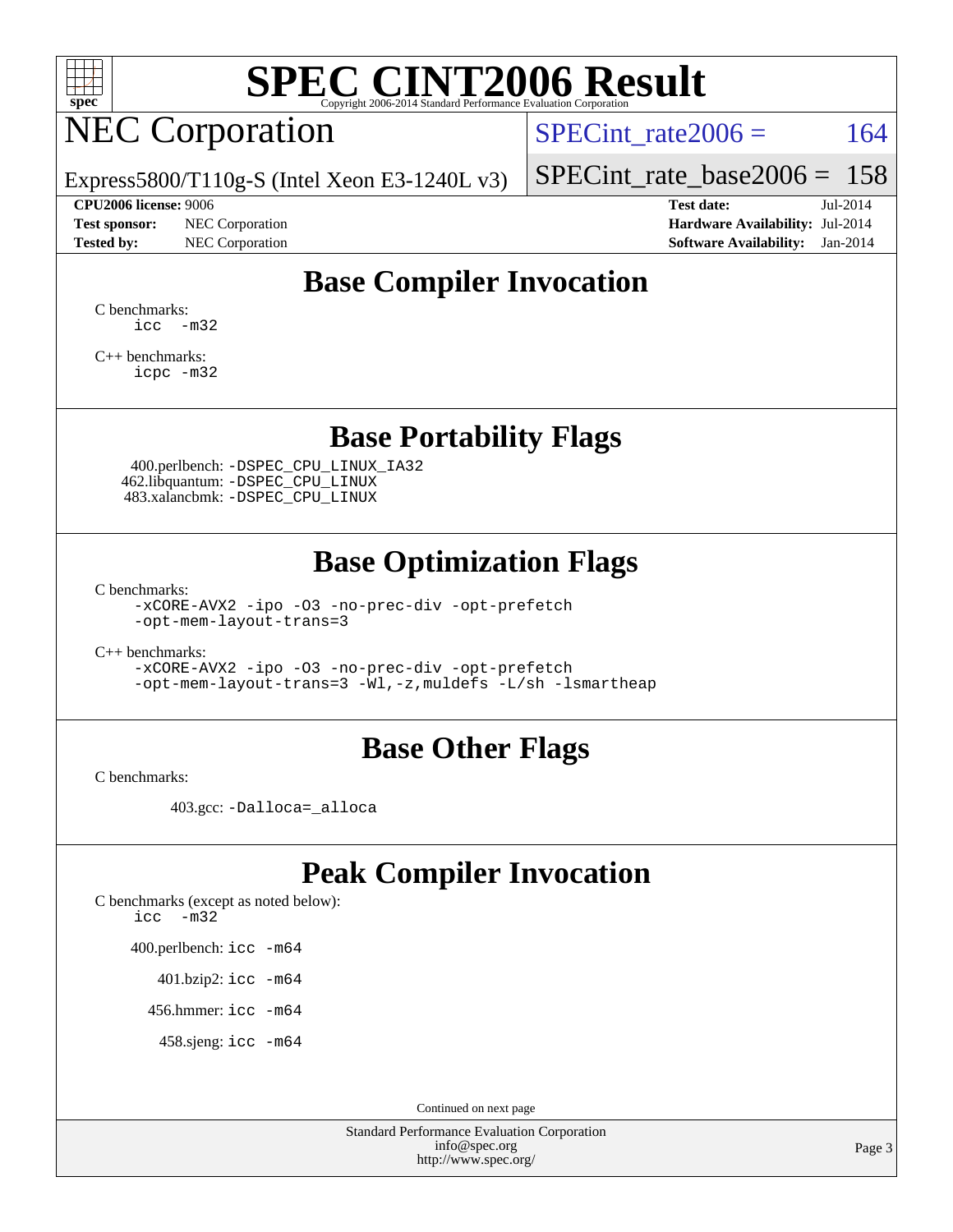